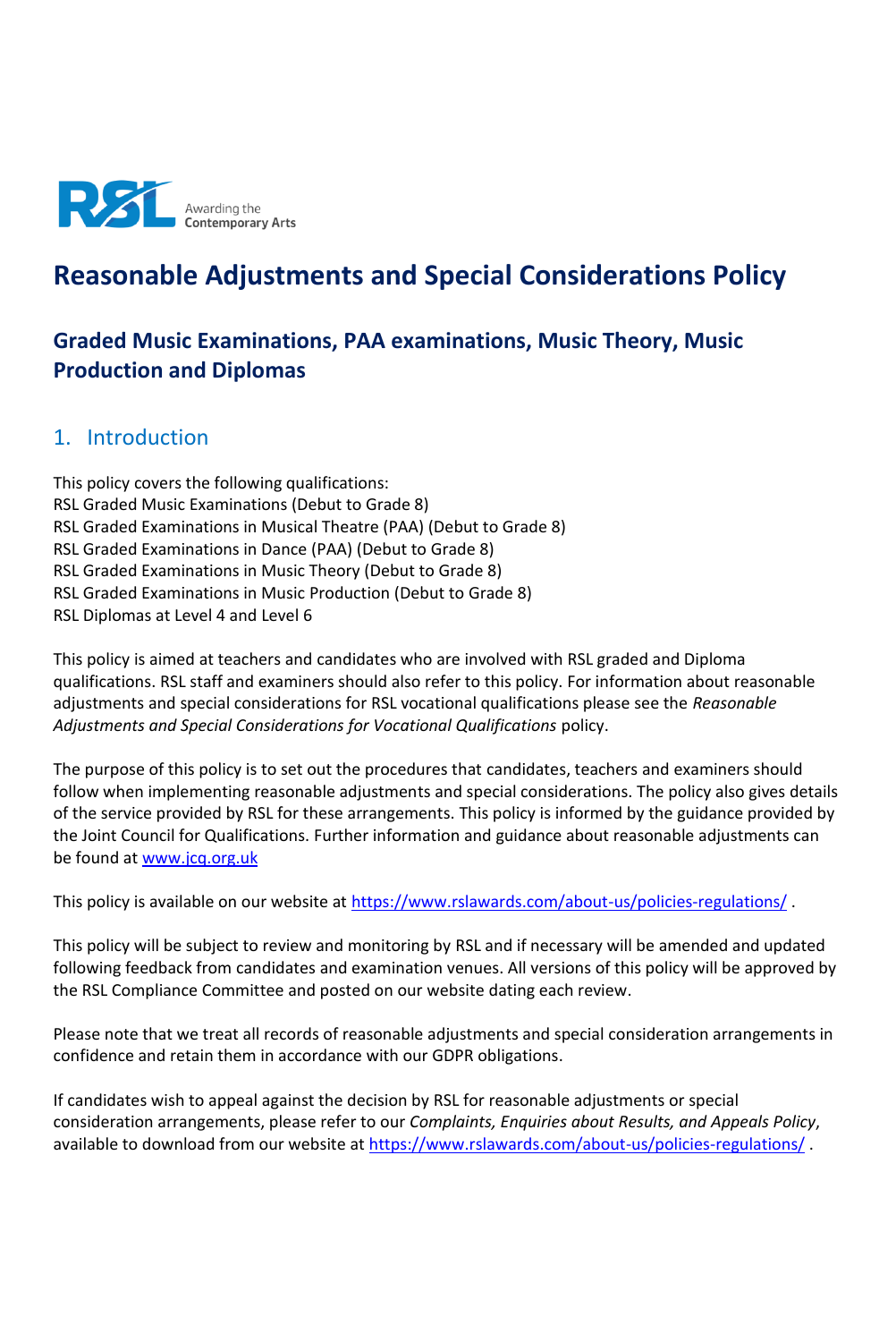

## 2. Issue and review

The date of issue of this policy is March 2021. This policy will be reviewed annually.

## 3. What are reasonable adjustments and special considerations?

RSL is committed to fair and equal assessment of its qualifications. We expect all candidates to have equal and fair access to all the assessments we provide.

We recognise that in some cases there will be a need for some candidates to have access to a range of accommodations to meet their individual needs and provide fair access to the assessments they are undertaking.

- Reasonable adjustments can be applied for candidates who have a permanent disability or specific learning needs.
- Special considerations can be applied for candidates who have a temporary disability, medical condition or learning needs or who are indisposed or are affected by unforeseen circumstances beyond their control at the time of the assessment.

The provision for reasonable adjustments and special consideration arrangements is made to ensure that candidates receive fair recognition of their achievement whilst maintaining the integrity of the assessment.

## 3.1 Reasonable adjustments

A reasonable adjustment is defined as an action that will reduce the effect of a permanent disability or difficulty that places the candidate at a substantial disadvantage during assessment.

Reasonable adjustments must not affect the integrity of the assessment, but may involve:

- Making changes for individuals to the standard assessment arrangements, for example allowing candidates extra time to complete the assessment
- Adapting assessment materials, such as providing materials in Braille for those with visual impairments
- Providing access facilitators during assessment, such as a sign language interpreter or a reader
- Re-organising the assessment room, such as removing visual stimuli for an autistic candidate

Reasonable adjustments are requested and approved by RSL before the assessment takes place and supporting evidence must include the diagnosis by a medical professional or substantiated by an Educational Psychologist or Paediatric practitioner on headed paper. The use of a reasonable adjustment will not be taken into consideration during the assessment of a candidate's work and does not affect the standards applied. Reasonable Adjustments are procedural adaptations which apply to how the examination or assessment is conducted, not the assessment of the work.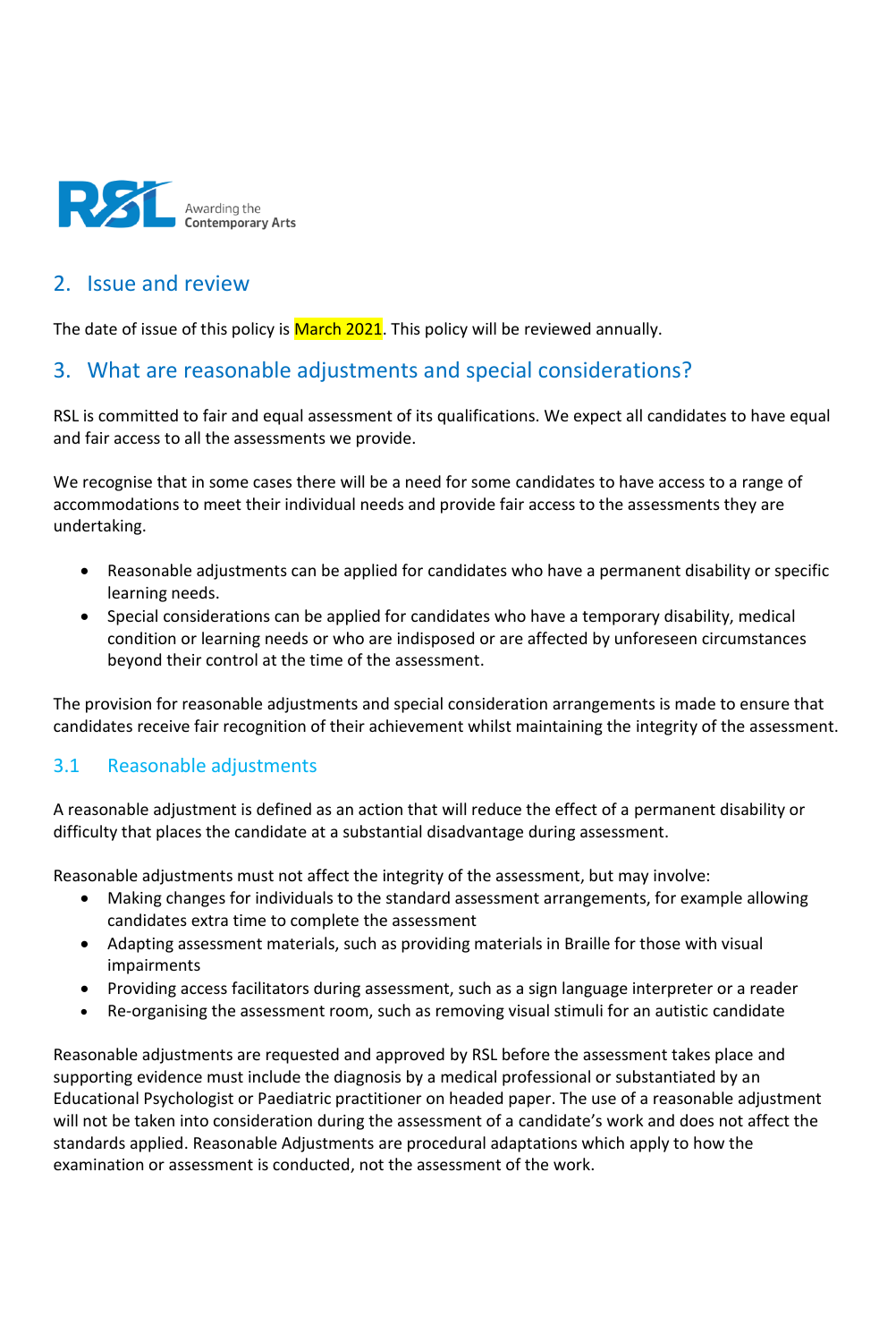

Every request for a reasonable adjustment will be considered on a case by case basis by RSL. What is reasonable in terms of an adjustment to the assessment will depend on the individual circumstances, cost implications and the practicality and effectiveness of the adjustment.

## 3.2 Special consideration

Special considerations are different to reasonable adjustments as they apply to a **temporary** illness or adverse circumstance that could affect the candidate's performance. This could be taken into account before, during or after the assessment. RSL will consider applications for special consideration based on the information provided on a case by case basis.

# 4. Reasonable adjustment examples

Below are examples of adjustments that could be made for candidates with particular disabilities and/or learning difficulties. A more detailed explanation of these adjustments can be found at Appendix 1. The examples are not exhaustive and are for illustrative purposes only:

## 4.1 Practical examinations

## • *Supervised rest breaks*

Rest breaks may be taken during the examination. For video examinations filming may be split into several sessions rather than one continuous take.

## • *Extra time*

Usually up to 25% of the examination time can be added. For video examinations this can be added to the filming time. Please see Appendix 1 for more detailed information about how extra time is applied.

## • *A practical assistant/prompter*

This may include someone in the examination to help the candidate stay focussed. It cannot be the candidate's teacher. For video examinations the person assisting should introduce themselves on the video as such. For face to face examinations the examiner could act as the prompter for the candidate or another suitable person if appropriate.

### • **Instruction to examiner/examiner to be made aware**

This may include instructions to the examiner about how they ask questions (e.g. using simple language), repeating instructions or speaking slowly for the candidate to aid understanding. Examiners may also be requested to check and confirm understanding before the candidate undertakes an assessment activity (e.g. performance piece, technical exercises). If the examiner is to be made aware of a candidate's condition / circumstances but not requested to make any change to normal procedure, this strictly speaking is not a reasonable adjustment; however this can still be arranged via the reasonable adjustment application process.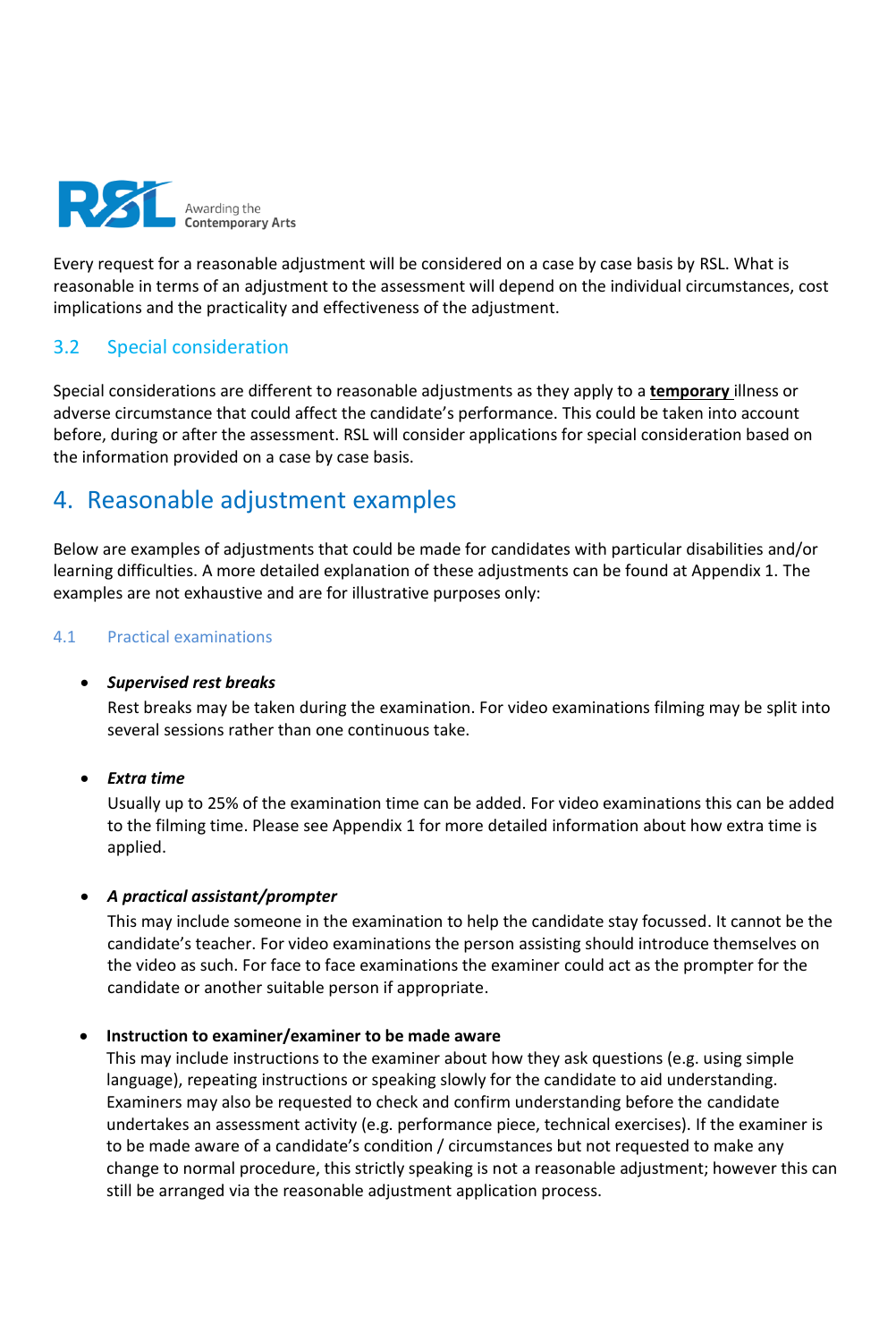

### 4.2 Written examinations

Please see Appendix 1 for further information about how each of these adjustments may be applied for written examinations. Please note that some adjustments will not be applicable to written examinations which are taken online.

- *Supervised rest breaks*
- *Extra time* Usually up to 25% of the examination time can be added.
- *A practical assistant/prompter*
- *Coloured/enlarged papers*
- *A reader*
- *A scribe*
- *Coloured overlays*
- *A live speaker*
- *A Sign Language Interpreter*
- *Separate invigilation*
- *Alternative site arrangement*

Where additional personnel such as interpreters, prompters, scribes or assistants are not provided by RSL, they are responsible to the candidate or candidate's representative (teacher, parent, private venue etc.). The person appointed must not be the candidate's music teacher, relative, friend or peer. The person appointed must be appropriately trained and understand the rules of the particular access arrangement they are facilitating.

# 5. Submitting applications for reasonable adjustment arrangements

Requests for reasonable adjustments must be sent to RSL at least *4 weeks before* the assessment. Requests should be submitted for any examination where a candidate wishes to apply for an adjustment. This includes video examinations and live streamed examinations.

Requests for reasonable adjustments should be sent in by completing and submitting the *Rockschool Application for Reasonable Adjustments* form which is available on the website at <https://www.rslawards.com/about-us/policies-regulations/>

RSL reserves the right to refuse an entry from a candidate if the adjustment required would affect the integrity of the examination.

Each request should include the following information:

- The nature of the candidate's disability/learning need
- The special assessment arrangements requested
- Any supporting evidence or a copy of the evidence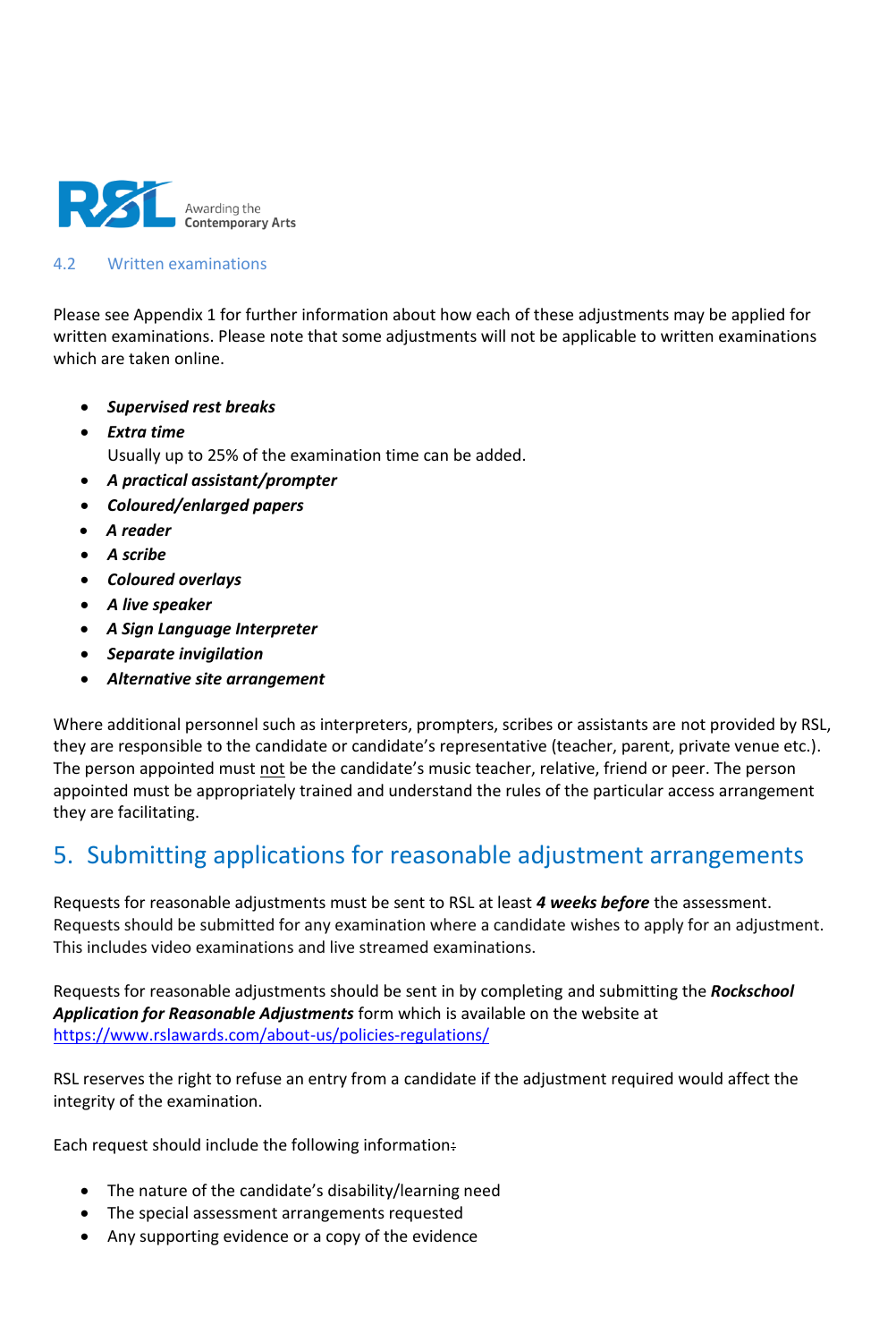

Subsequent applications for a reasonable adjustment must be accompanied by supporting evidence as a candidate's condition may change over time or a different adjustment may be required for an examination at a higher grade or in a different discipline.

# 6. Evidence requirements

Each application must be accompanied by supporting medical evidence where disabilities are present. For individuals with physical or mental conditions RSL accepts diagnostic confirmation on headed paper by medical practitioners and for learning needs from Educational Psychologist or SEND qualified personnel.

Subsequent applications for a reasonable adjustment must be accompanied by supporting evidence as a candidate's condition may change over time or a different adjustment may be required for an examination at a higher grade or in a different discipline.

Please note that under GDPR requirements we cannot accept or process medical information about a candidate without having received informed consent from the candidate (if aged 18 or above) or their parent / guardian (if aged under 18); therefore if such information is supplied and the application form is not properly signed, the application will be returned and not processed. RSL will only store supporting medical or other evidence for a maximum of 1 year.

# 7. Special considerations

Special considerations are granted for a temporary illness, indisposition, or other circumstances adversely affecting the candidate's performance. This can be applied for before, during or after the assessment has taken place.

## 7.1 Before the assessment

A candidate may apply for special consideration prior to the assessment (for example if they have broken their arm a few weeks beforehand), although it would normally be more appropriate to apply for a reasonable adjustment where the condition is understood to be permanent rather than temporary.

Teachers and/or candidates need to complete the form available on the website at <https://www.rslawards.com/about-us/policies-regulations/> and provide sufficient information to RSL about the disability, illness, injury or other circumstance and whether they feel that this is permanent or temporary. RSL would then make a decision about how to process the application. In the case of a permanent disability this would be processed as a reasonable adjustment and for a temporary illness or indisposition this would be processed as a special consideration.

Examples of special consideration could be:

- deferring the examination to a later date
- allowing an adjustment to the examination process these could be similar in nature to those granted for reasonable adjustments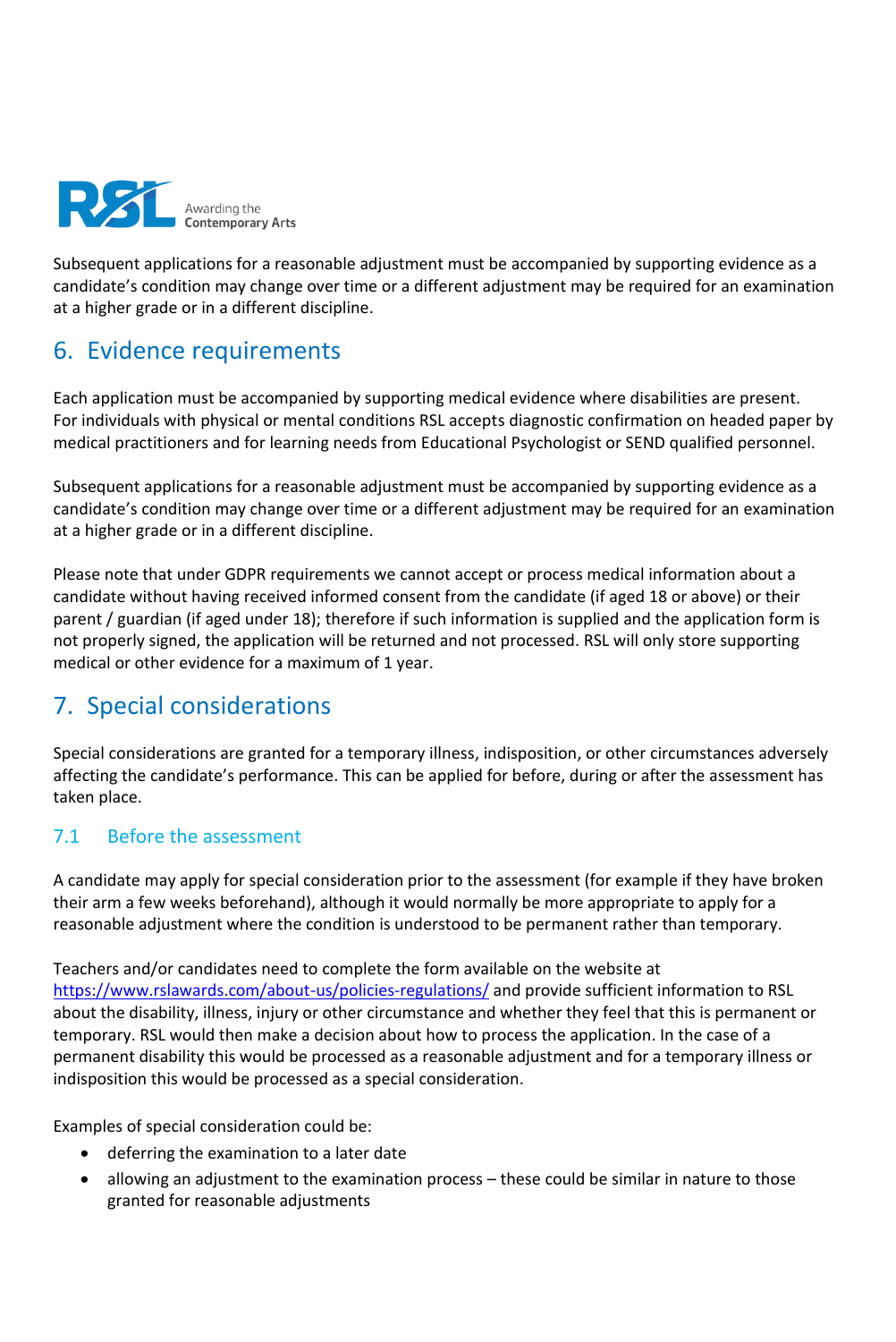

Applications for a special consideration to be applied must be made no later than **7 days** prior to the assessment taking place. RSL will do its best to accommodate any special considerations; however it may not always be possible to arrange for adjustments to be made in the timescales. In these cases it may be appropriate to defer the assessment to a later date.

Applications should include:

- Venue name (if applicable)
- Candidate name
- Qualification title and level
- Date of the examination/assessment
- Summary of the temporary illness or circumstances affecting the candidate's performance
- Any medical evidence to support the application

## 7.2 During an assessment

In some cases a candidate can be affected by an event which happens on the day of the examination or in the examination itself.

In the case of a candidate being late for an examination due to a temporary indisposition, examiners will sometimes be able to accommodate a change to the examination schedule to allow the candidate to take an examination later in the day.

Candidates who wish to request special consideration on the day of the examination should submit evidence to support their request to the examiner. Please note that the examiner is unable to make a decision straight away and RSL will be the final arbiter of whether special consideration will be granted. RSL will contact the candidate directly to inform them of the outcome.

## 7.3 After the assessment

Teachers or candidates may in some cases apply for a special consideration after an assessment if there was a circumstance that affected the candidate's performance. Examples of special considerations which would be considered include:

- serious disturbance or disruption during the examination such as a fire alarm or power failure
- temporary illness, injury or indisposition either prior to or during the examination (but assuming that the candidate attempted to, or did, complete the examination, and did not elect to withdraw)
- illness during the examination of the examiner or music operator
- recent bereavement or terminal illness of a member of the candidate's family, close friend or pet
- serious and disruptive domestic crisis leading to acute anxiety

A candidate will not be eligible for special consideration due to:

• very minor disturbances during an examination which did not materially impact on their ability to demonstrate the requirements of the examination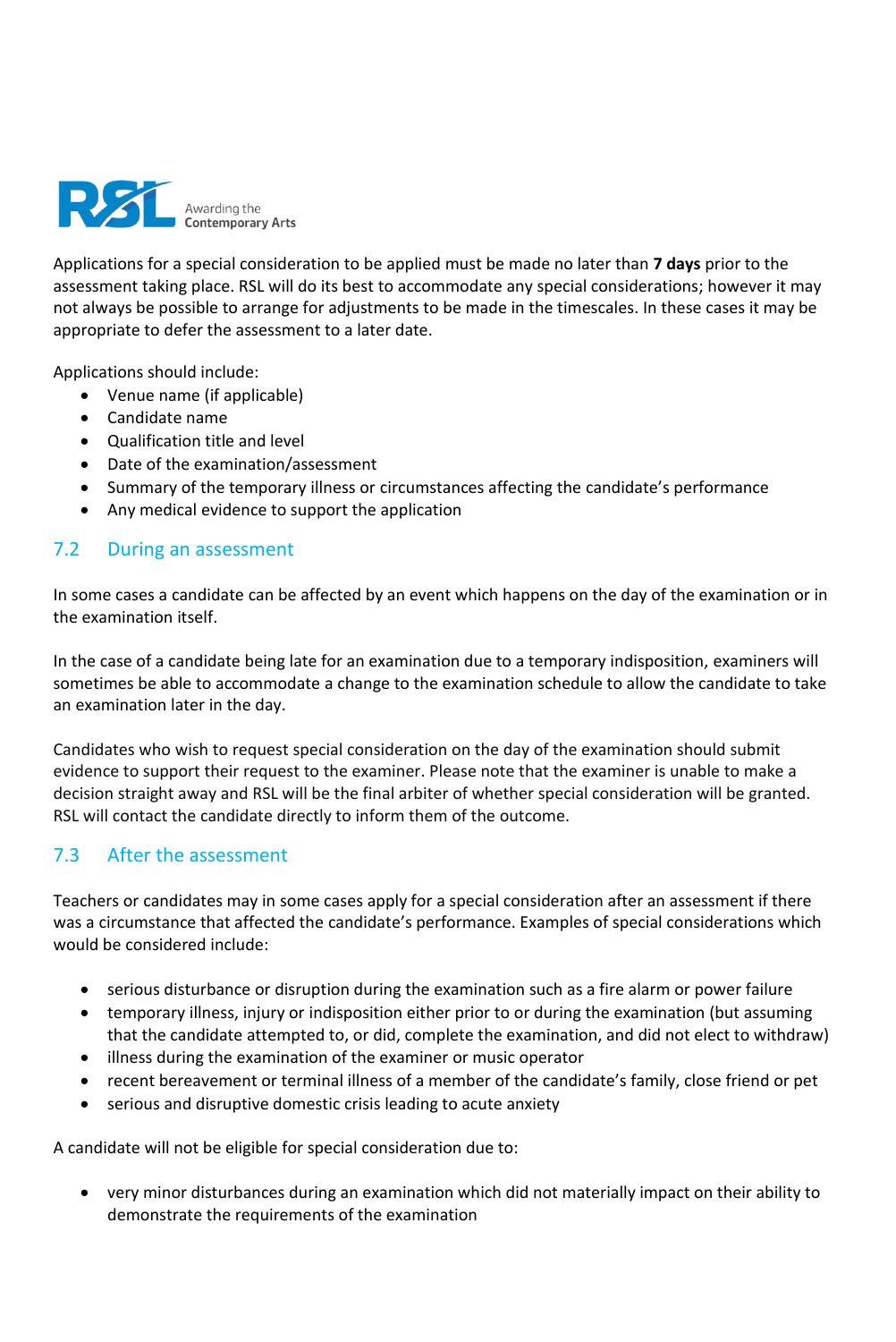

• a permanent disability or difficulty which is known about at the time of entry to the examination (in these cases candidates should apply for reasonable adjustments)

Examples of special consideration could include:

- A free or discounted re-mark (for live or recorded video examinations)
- A free or discounted re-submission (for recorded video examinations)
- A free or discounted re-entry (for live video or face to face examinations)

Teachers and/or candidates need to complete the form available on the website at <https://www.rslawards.com/about-us/policies-regulations/> and provide sufficient information to RSL no later than **3 working days** after the assessment.

# Appendix 1: Detailed information about types of reasonable adjustment

This section sets out the potential arrangements that can be made to RSL assessments. As RSL provides a range of assessments including practical and written, some arrangements may not be applicable to certain types of assessment. Each request for an adjustment to assessment will be considered on a case by case basis.

## Extra time

It may be permissible to allow an individual candidate extra time to complete an assessment if he or she has a learning difficulty/disability which affects the speed at which they are able to process the instructions (but not their ability to carry them out in accordance with the set standard).

The amount of extra time allowed should accurately reflect the extent to which the completion of the assessment will be affected by the candidate's difficulty.

'Unlimited' extra time will not be allowed. RSL will set a maximum amount of extra time in relation to the individual candidate's requirements which must be adhered to by the venue or examiner.

The candidate or candidate's representative is responsible for ensuring they can cope with the content of the examination and that they are medically fit to undertake an extended assessment period before additional time is requested.

Extra time will not be allowed in cases where the timing is a crucial part of the assessment or in group activities where the candidate's performance will be assessed in conjunction with others.

RSL may apply the following extensions to time allowances during the assessment. This will be applied to particular sections of the examination where the candidate may require additional time to process written or verbal instructions or directions. In all cases evidence must be presented that the extra time is in accordance with the candidate's normal way of working.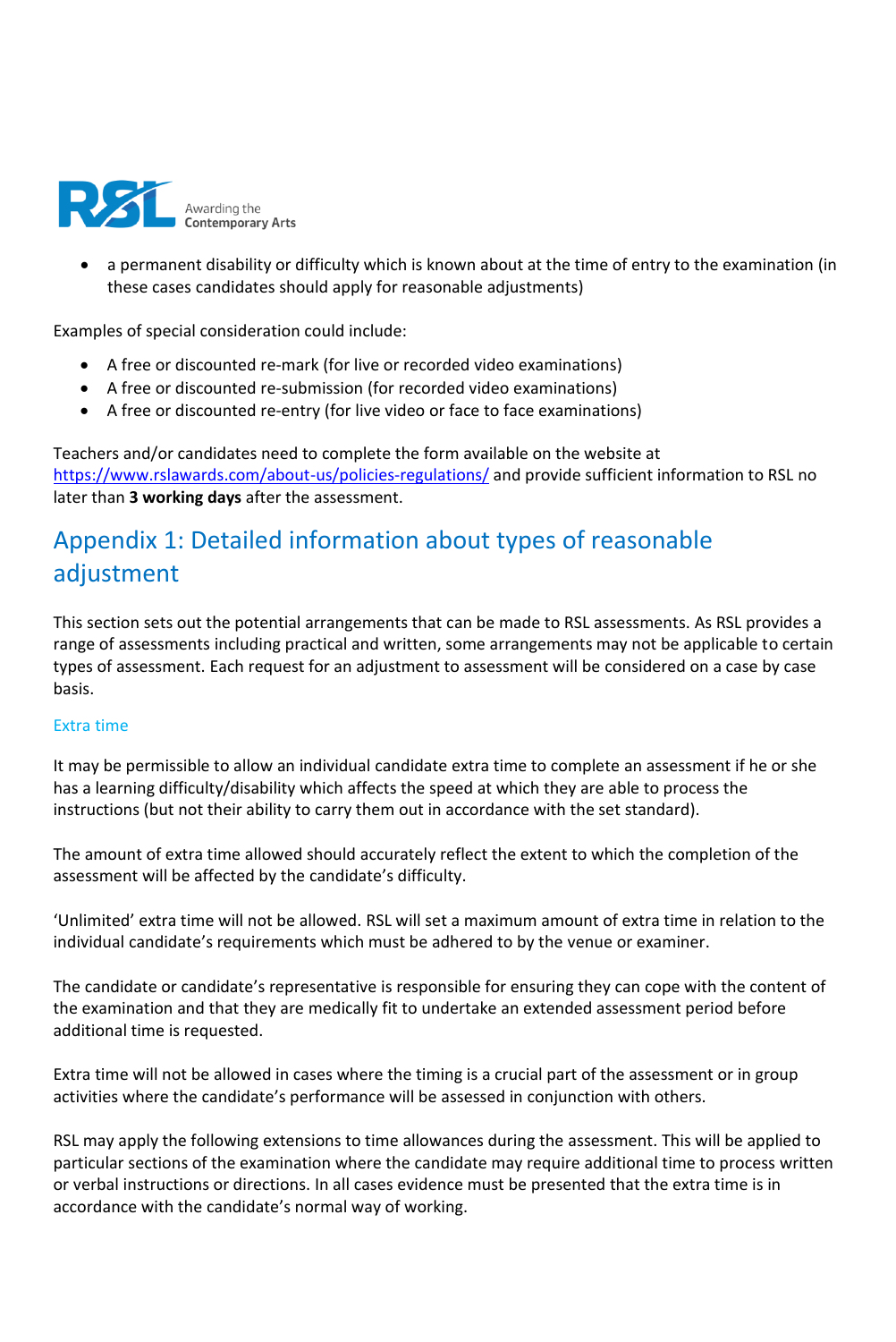

25% extra time may be added for a candidate who has evidence of requiring additional time for verbal explanation or instruction. This may apply to the following sections of an assessment:

- Unset work where an examiner may have to repeat instructions or break down an exercise for a candidate to be able to demonstrate that exercise. Examples of candidates who may need this include those with dyslexia, memory problems or other learning difficulties meaning that they need instructions repeated.
- Set exercises where a candidate requires the examiner to repeat an instruction or where the candidate needs the exercise to be broken down into smaller elements and requires extra time to complete these.

In certain exceptional cases a candidate may be allowed up to 50% extra time; however there must be a strong justification for this.

In very exceptional cases a candidate may be allowed more than 50% extra time in order to manage a very substantial impairment. These will be granted on a case by case basis in the light of the candidate's needs and medical evidence provided by the applicant.

### Supervised rest breaks

Additional rest breaks could be permissible for some candidates. Rest breaks could be incorporated into the format of the assessment within the assigned time schedule.

A rest break is not the same as extra time. Should a rest break be required, the examination should be paused and re-started when the candidate is ready to continue.

### Sign Language Interpreter

A Sign Language Interpreter can be used during assessment, but only where this does not compromise a candidate's ability to complete the assessment themselves. Where Sign Language is the primary means of communication for a candidate with hearing impairment, these candidates may have the support of a BSL/English interpreter to sign the instructions or directions to them which are being given.

Where a Sign Language Interpreter is used in an assessment, RSL will also permit additional time to allow for instructions to be relayed to the candidate via the interpreter.

The candidate or candidate's representative is responsible for providing a Sign Language Interpreter.

The Sign Language Interpreter should be recruited with integrity by the venue/teacher and hold an appropriate qualification in the sign language and a good working knowledge of the content of the assessment. They must not be the candidate's music teacher relative, friend or peer.

A candidate should, wherever possible, have had previous experience of working with a Sign Language Interpreter and should have used this arrangement during their classes.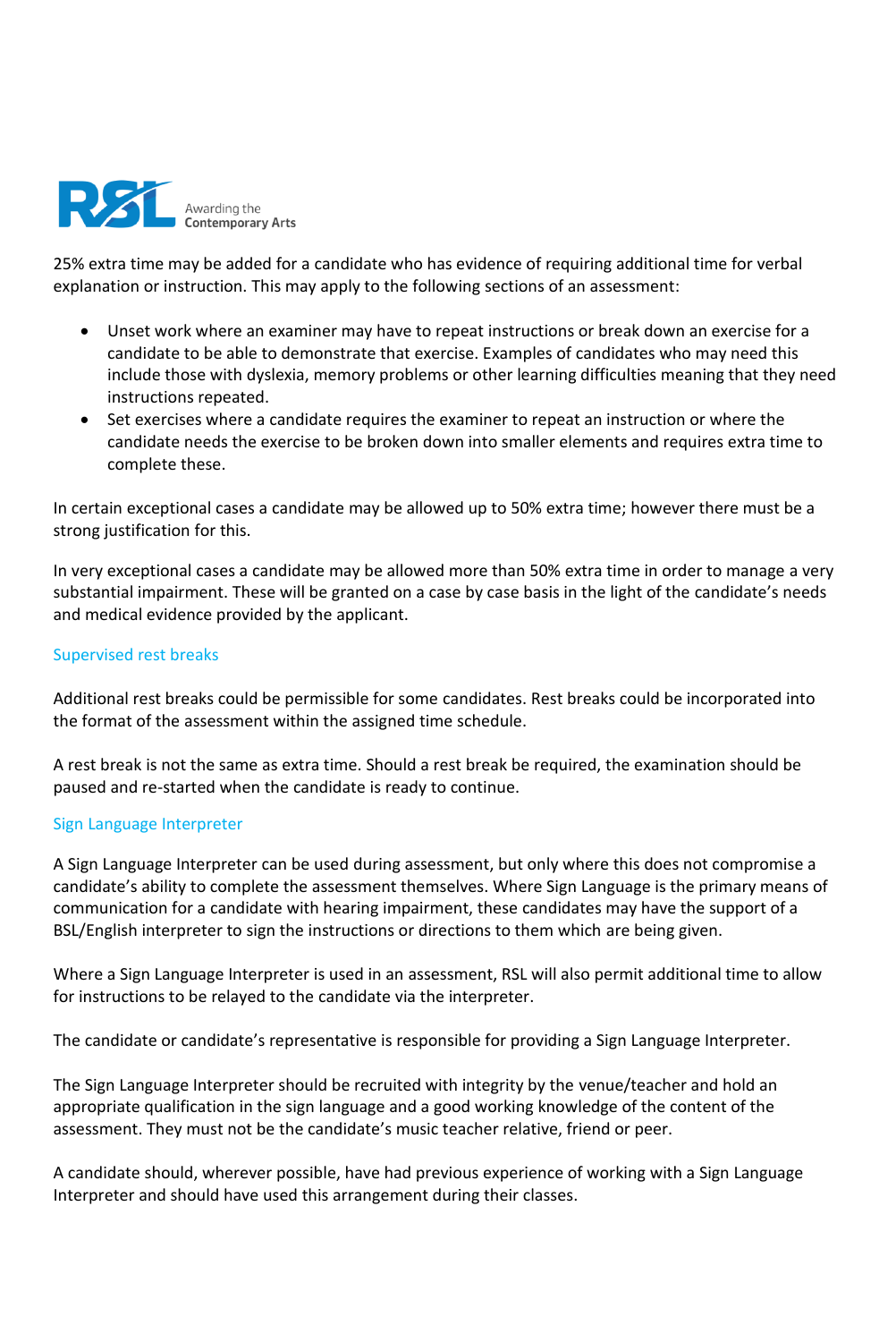

#### A reader

A reader is a responsible adult who reads the exam instructions and questions to the candidate.

This may involve reading all the instructions to the candidate or the candidate may request only some words to be read.

A reader is not a practical assistant, a prompter, a scribe or a Sign Language Interpreter. The same person may act as a practical assistant, a prompter, a reader, a scribe and/or a Sign Language Interpreter as long as permission has been given for these arrangements by Head Office in advance. The regulations for the use of each arrangement must be strictly adhered to.

So as not to give an unfair advantage, a computer reader or a reader will only be allowed if a candidate has:

- language and vocabulary difficulties which have a substantial and long term adverse effect on his/her ability to access on-screen text; or
- a substantial and long term vision impairment and cannot read a modified script independently, or at a sufficient speed even with extra time allowed (or RSL is not able to provide such a modified script).

The use of a computer reader or a reader must reflect the candidate's normal way of working in light of their substantial and long term impairment.

### Read aloud

It can make a significant difference to a candidate who persistently struggles to understand what they have read, but who does not qualify for a reader, to read aloud. Where a candidate is reading difficult text he/she may work more effectively if they can hear themselves read.

The arrangement must reflect the candidate's normal way of working.

A candidate who reads aloud to himself/herself must be accommodated separately within the venue.

### A scribe

A scribe is a responsible adult who, in controlled assessment, coursework and/or in an examination but not in orals, inputs a candidate's dictated answers to the questions. If a candidate dictates answers on to a tape, a responsible adult must input the candidate's dictated answers to the questions.

A scribe is not a practical assistant, a prompter or a reader. The same person may act as a practical assistant, a prompter, a reader and/or a scribe as long as permission has been given for these arrangements.

So as not to give an unfair advantage, a scribe will only be allowed where: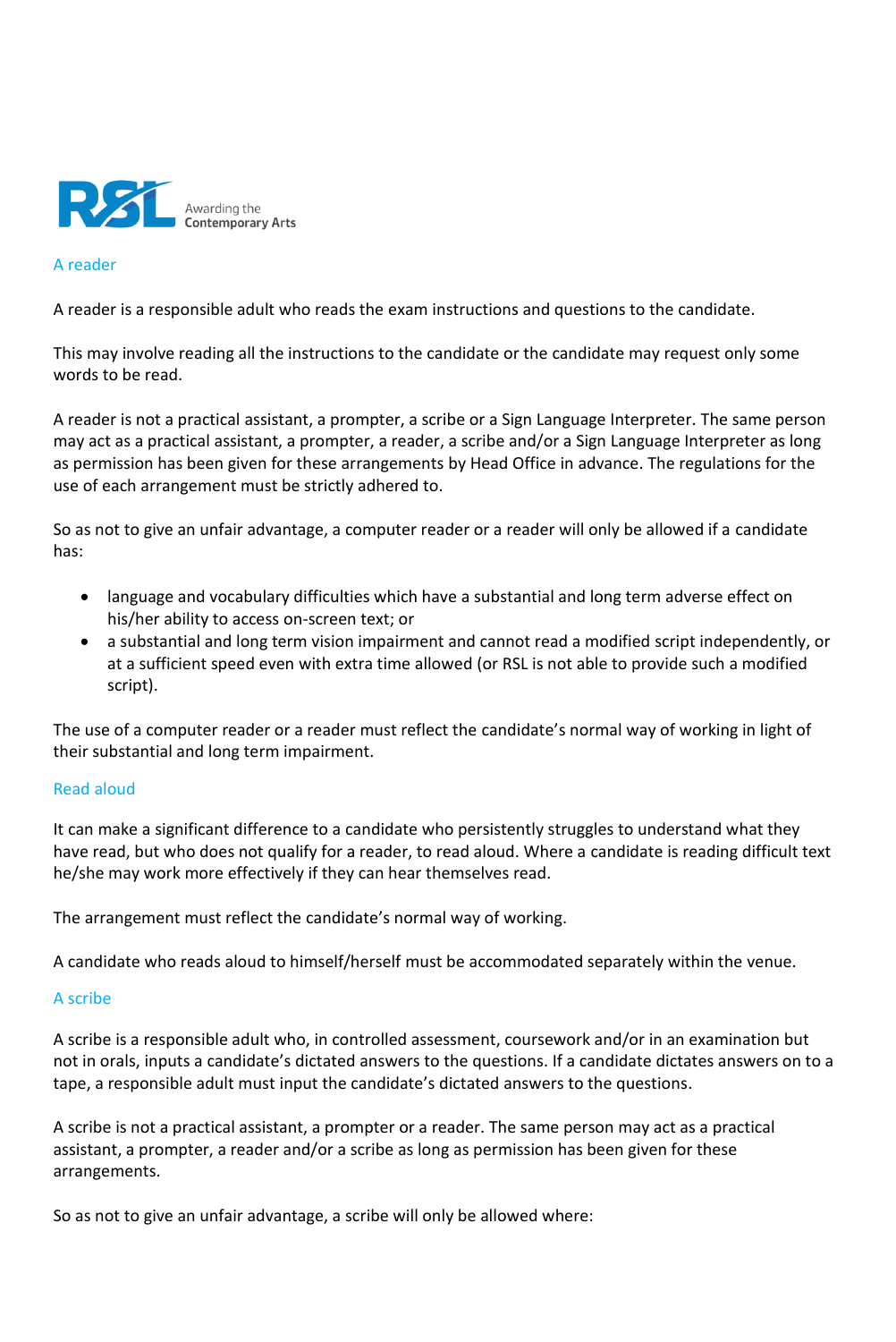

- an impairment has a substantial and long term adverse effect on the candidate's ability to input responses; or
- a candidate cannot input responses independently, or at sufficient speed to record their answers even with extra time allowed, as a result of a substantial and long term impairment.

The use of a scribe must reflect the candidate's normal way of working in light of their substantial and long term impairment.

## Word processing software / speech recognition technology

Where it reflects the candidate's normal way of working, as appropriate to his/her needs, the candidate may alternatively use:

- word processing software with the spelling and grammar check facility enabled.
- word processing software with predictive text/spelling and grammar check facility enabled.
- speech recognition technology with predictive text when the candidate dictates into word processing software. A screen reader) may be used to read back and correct the candidate's dictated answers
- computer software, producing speech, which is used to dictate to a scribe.

However, in these circumstances the candidate will not have access to marks awarded for spelling, punctuation and grammar.

### Prompter

A prompter may be permitted where a candidate has a substantial and long term adverse impairment resulting in persistent distractibility or significant difficulty in concentrating. For example, the candidate:

- has little or no sense of time (e.g. candidates with ADHD or ASD); or
- persistently loses concentration; or
- is affected by an obsessive-compulsive disorder which prevents them from moving onto the next part of the exam.

### Practical assistant

A practical assistant must not be allowed to carry out physical tasks or demonstrate physical abilities where they form part of the assessment objectives. RSL will grant the use of a practical assistant only in particular cases where there is a clear need for such assistance and a defined set of activities that the practical assistant is required to perform.

### Bilingual translation dictionaries with up to a maximum of 25% extra time

A bilingual translation dictionary must:

- only be used in examinations by candidates whose first language is not English, Irish or Welsh; and
- reflect the candidate's normal way of working.